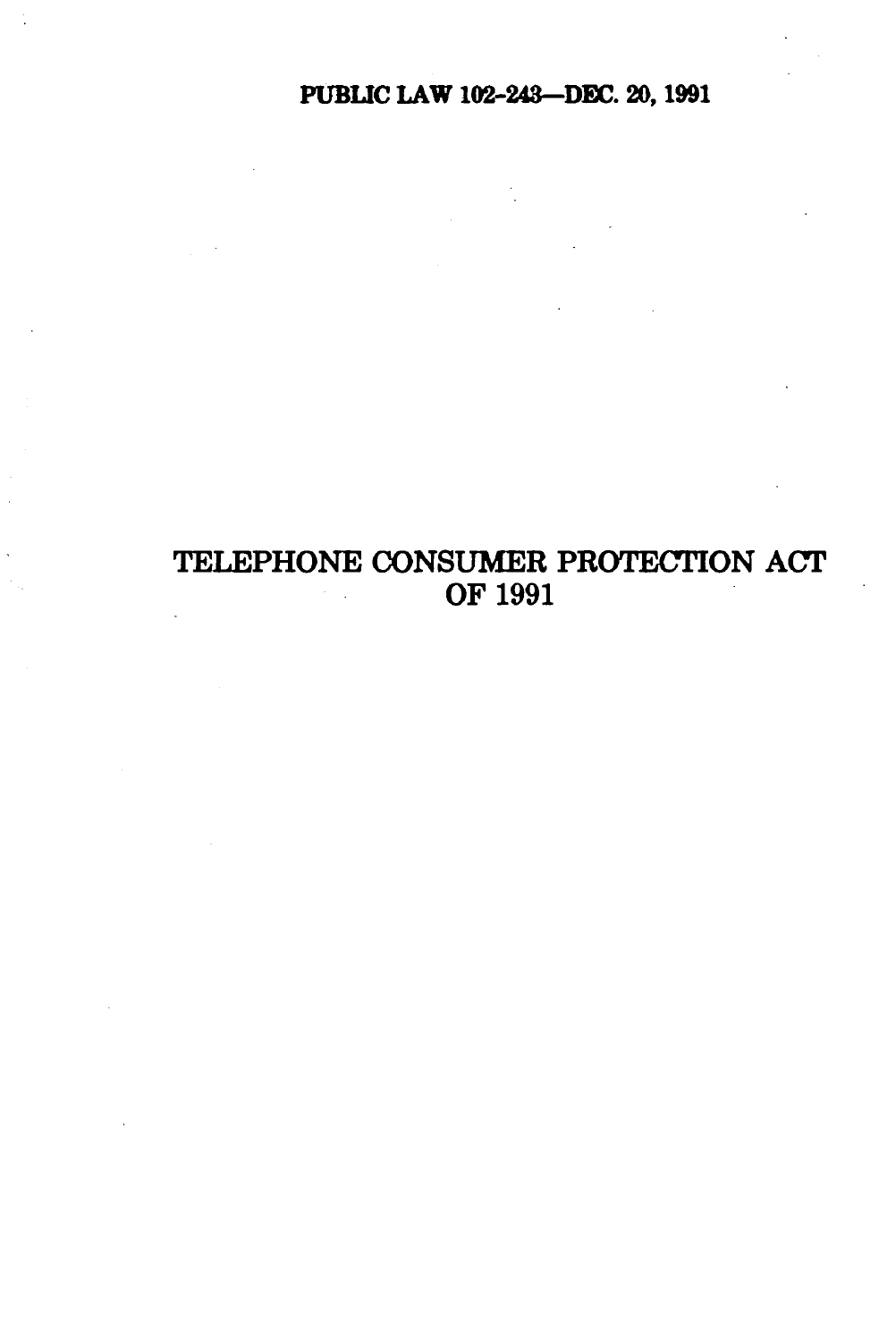# Public Law 102-243 **102d Congress**

# **An Act**

Dec. 20, 1991 To amend the Communications Act of 1934 to prohibit certain practices involving the  $[$ S. 1462 $]$  use of telephone equipment.

*Be it enacted by the Senate and House of Representatives of the* Telephone *United States of America in Congress assembled,*

**SECTION 1. SHORT TITLE.** 

This Act may be cited as the "Telephone Consumer Protection Act of 1991".

#### SEC. 2. FINDINGS.

The Congress finds that:

(1) The use of the telephone to market goods and services to the home and other businesses is now pervasive due to the increased use of cost-effective telemarketing techniques.

(2) Over 30,000 businesses actively telemarket goods and services to business and residential customers.

(3) More than 300,000 solicitors call more than 18,000,000

(4) Total United States sales generated through telemarketing amounted to \$435,000,000,000 in 1990, a more than four-fold increase since 1984.

(5) Unrestricted telemarketing, however, can be an intrusive invasion of privacy and, when an emergency or medical assistance telephone line is seized, a risk to public safety.

(6) Many consumers are outraged over the proliferation of intrusive, nuisance calls to their homes from telemarketers.

(7) Over half the States now have statutes restricting various uses of the telephone for marketing, but telemarketers can evade their prohibitions through interstate operations; therefore, Federal law is needed to control residential telemarketing practices.

(8) The Constitution does not prohibit restrictions on commercial telemarketing solicitations.

(9) Individuals privacy rights, public safety interests, and commercial freedoms of speech and trade must be balanced in a way that protects the privacy of individuals and permits legitimate telemarketing practices.

(10) Evidence compiled by the Congress indicates that residential telephone subscribers consider automated or prerecorded telephone calls, regardless of the content or the initiator of the message, to be a nuisance and an invasion of privacy.

(11) Technologies that might allow consumers to avoid receiving such calls are not universally available, are costly, are unlikely to be enforced, or place an inordinate burden on the consumer.

(12) Banning such automated or prerecorded telephone calls to the home, except when the receiving party consents to receiving the call or when such calls are necessary in an emergency

47 USC 227 note.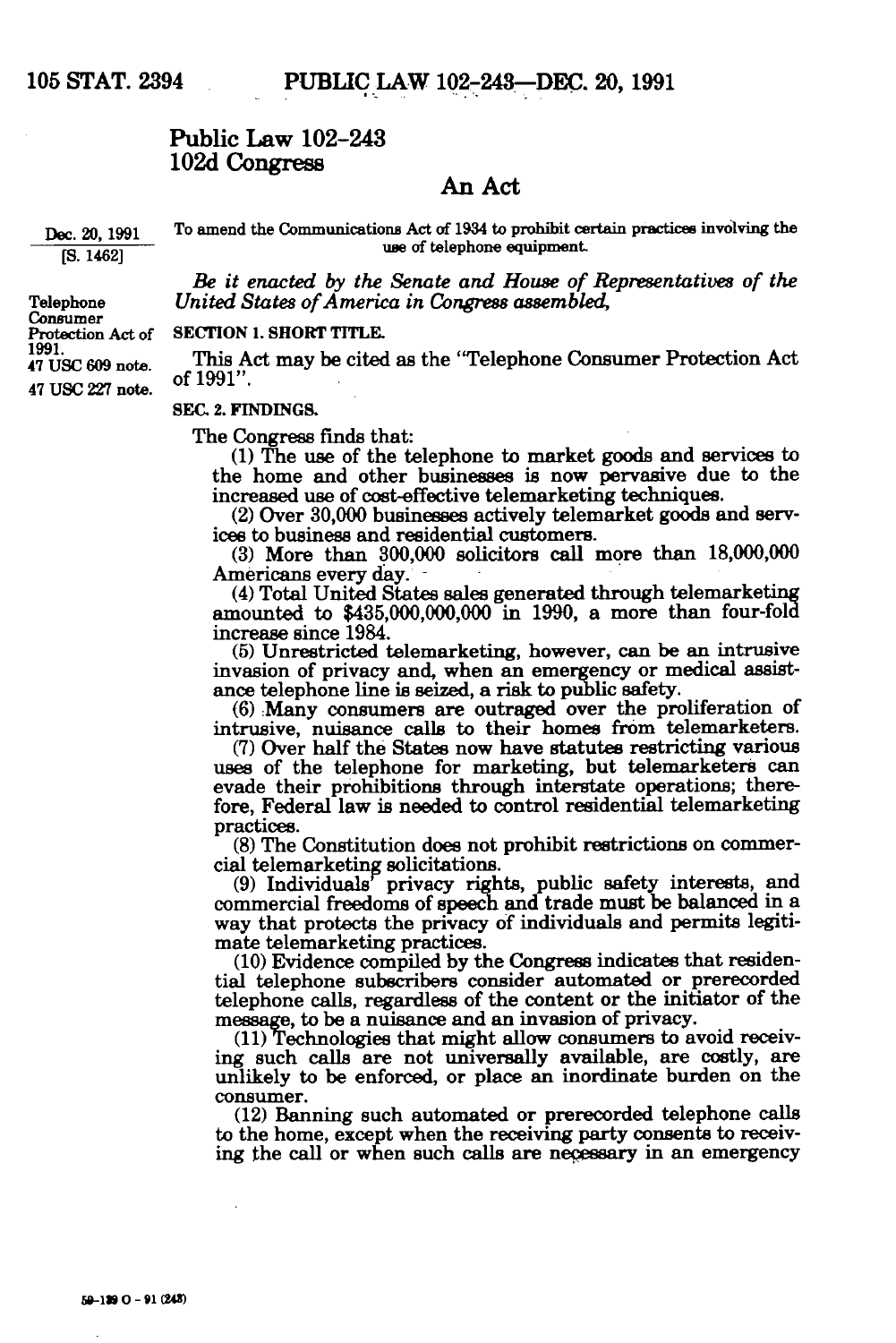situation affecting the health and safety of the consumer, is the only effective means of protecting telephone consumers from this nuisance and privacy invasion.

(13) While the evidence presented to the Congress indicates that automated or prerecorded calls are a nuisance and an invasion of privacy, regardless of the type of call, the Federal Communications Commission should have the flexibility to design different rules for those types of automated or prerecorded calls that it finds are ndt considered a nuisance or invasion of privacy, or for noncommercial calls, consistent with the free speech protections embodied in the First Amendment of the Constitution.

(14) Businesses also have complained to the Congress and the Federal Communications Commission that automated or prerecorded telephone calls are a nuisance, are an invasion of privacy, and interfere with interstate commerce.

(15) The Federal Communications Commission should consider adopting reasonable restrictions on automated or prerecorded calls to businesses as well as to the home, consistent with the constitutional protections of free speech.

#### SEC. 3. RESTRICTIONS ON THE USE OF TELEPHONE EQUIPMENT.

(a) AMENDMENT.—Title II of the Communications Act of 1934 (47) U.S.C. 201 et seq.) is amended by adding at the end the following new section:

### **"SEC. 227.** RESTRICTIONS ON THE USE OF TELEPHONE EQUIPMENT. 47 USC 227.

"(a) DEFINITIONS.—As used in this section--

"(1) The term 'automatic telephone dialing system' means equipment which has the capacity-

"(A) to store or produce telephone numbers to be called, using a random or sequential number generator; and

"(B) to dial such numbers.

"(2) The term 'telephone facsimile machine' means equipment which has the capacity (A) to transcribe text or images, or both, from paper into an electronic signal and to transmit that signal over a regular telephone line, or (B) to transcribe text or images (or both) from an electronic signal received over a regular telephone line onto paper.

"(3) The term 'telephone solicitation' means the initiation of a telephone call or message for the purpose of encouraging the purchase or rental of, or investment in, property, goods, or services, which is transmitted to any person, but such term does not include a call or message (A) to any person with that person's prior express invitation or permission, (B) to any person with whom the caller has an established business relationship, or (C) by a tax exempt nonprofit organization.

 $''(4)$  The term unsolicited advertisement' means any material advertising the commercial availability or quality of any property, goods, or services which is transmitted to any person

without that person's prior express invitation or permission. "(b) RESTRICTIONS ON THE USE OF AUTOMATED TELLPHONE EQUIP-MENT.

"(1) PROHIBITIONS.-It shall be unlawful for any person within the United States-

"(A) to make any call (other than a call made for emergency purposes or made with the prior express consent of

105 STAT. 239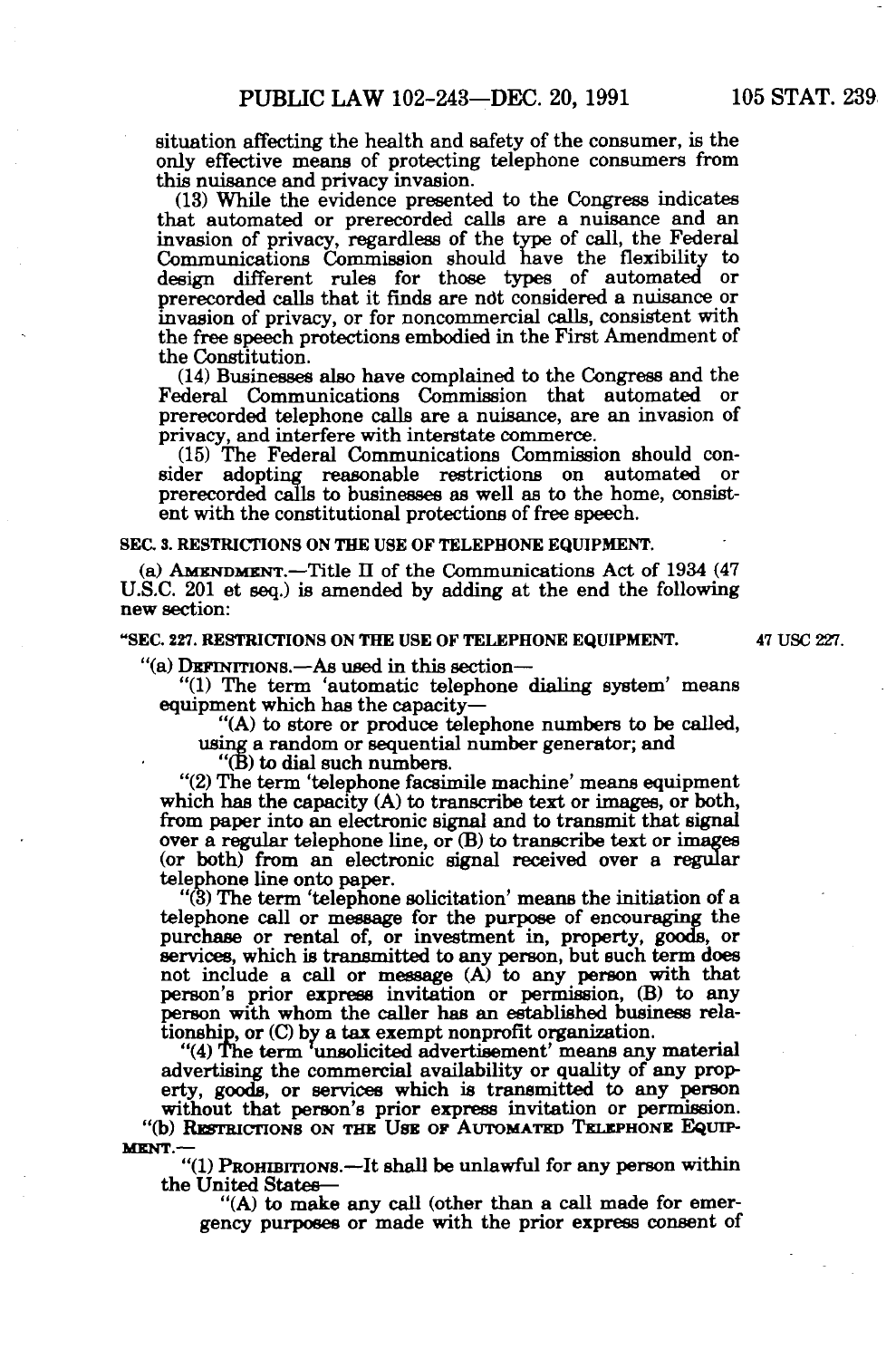the called party) using any automatic telephone dialing system or an artificial or prerecorded voice-

"(i) to any emergency telephone line (including any '911' line and any emergency line of a hospital, medical physician or service office, health care facility, poison control center, or fire protection or law enforcement agency);

"(ii) to the telephone line of any guest room or patient room of a hospital, health care facility, elderly home, or similar establishment; or

"(iii) to any telephone number assigned to a paging service, cellular telephone service, specialized mobile radio service, or other radio common carrier service, or any service for which the called party is charged for the call;

"(B) to initiate any telephone call to any residential telephone line using an artificial or prerecorded voice to deliver a message without the prior express consent of the called party, unless the call is initiated for emergency purposes or is exempted by rule or order by the Commission under paragraph (2XB);

"(C) to use any telephone facsimile machine, computer, or other device to send an unsolicited advertisement to a telephone facsimile machine; or

"(D) to use an automatic telephone dialing system in such a way that two or more telephone lines of a multi-line business are engaged simultaneously.

"(2) REGULATIONS; EXEMPTIONS AND OTHER PROVISIONS.-The Commission shall prescribe regulations to. implement the requirements of this subsection. In implementing the requirements of this subsection, the Commission-

"(A) shall consider prescribing regulations to allow businesses to avoid receiving calls made using an artificial or prerecorded voice to which they have not given their prior express consent; and

"(B) may, by rule or order, exempt from the requirements of paragraph (1)(B) of this subsection, subject to such conditions as the Commission may prescribe-

"(i) calls that are not made for a commercial purpose; and

"(ii) such classes or categories of calls made for commercial purposes as the Commission determines-

"(I) will not adversely affect the privacy rights

that this section is intended to protect; and

"(II) do not include the transmission of any unsolicited advertisement.

"(3) PRIVATE RIGHT OF ACTION.-A person or entity may, if otherwise permitted by the laws or rules of court of a State, bring in an appropriate court of that State--

"(A) an action based on a violation of this subsection or the regulations prescribed under this subsection to enjoin such violation,

"(B) an action to recover for actual monetary loss from such a violation, or to receive \$500 in damages for each such violation, whichever is greater, or

"(C) both such actions.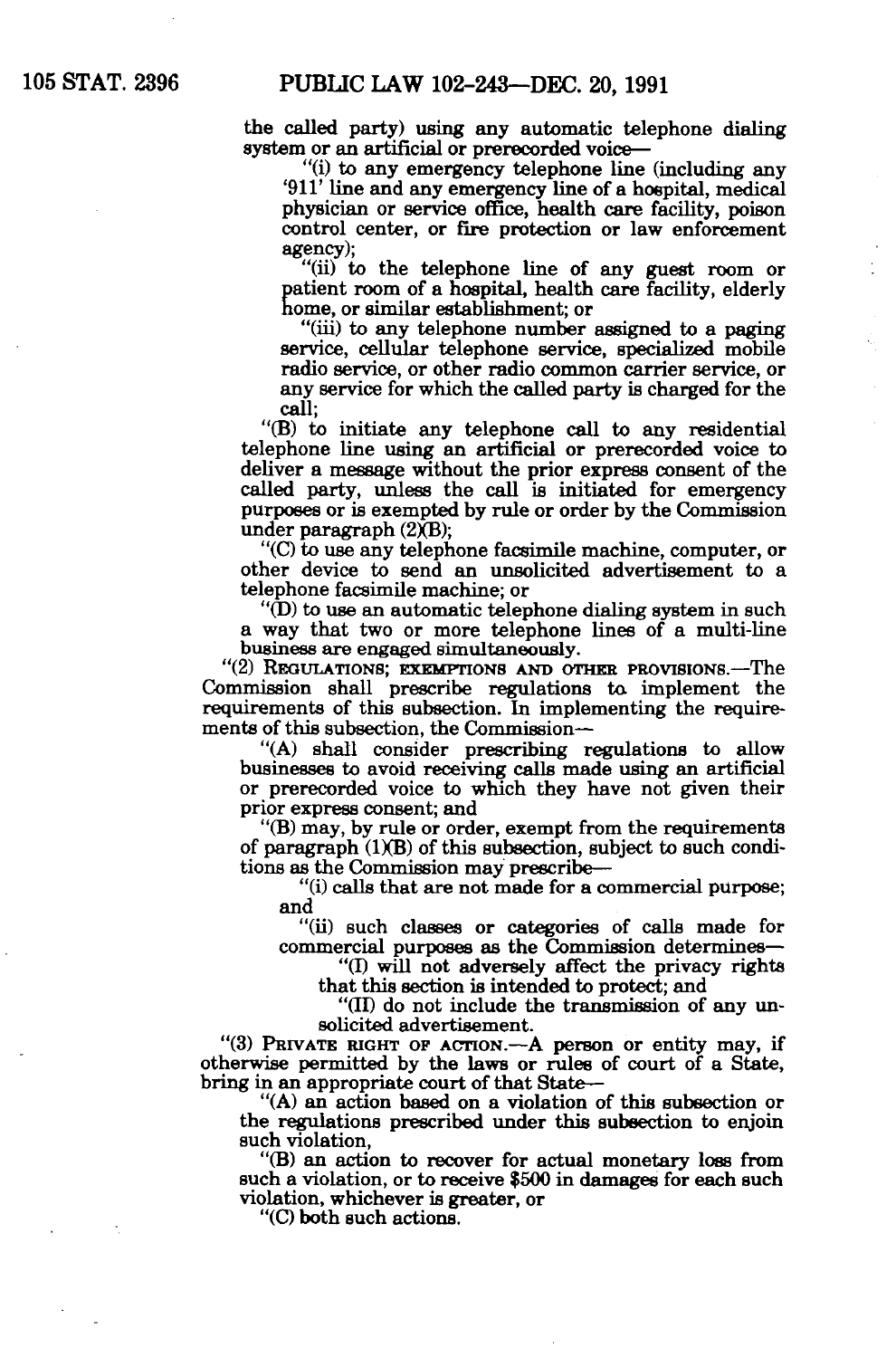If the court finds that the defendant willfully or knowingly violated this subsection or the regulations prescribed under this subsection, the court may, in its discretion, increase the amount of the award to an amount equal to not more than 3 times the amount available under subparagraph (B) of this paragraph. "(c) PROTECTION OF SUBSCRIBER PRIVACY RIGHTS.-

"(1) **RULMAXIrNG** PROCEEDING REQUIED.-Within 120 days after the date of enactment of this section, the Commission shall initiate a rulemaking proceeding concerning the need to protect residential telephone subscribers' privacy rights to avoid receiving telephone solicitations to which they object. The proceeding shall-

"(A) compare and evaluate alternative methods and procedures (including the use of electronic databases, telephone network technologies, special directory markings, industry-based or company-specific 'do not call' systems, and any other alternatives, individually or in combination) for their effectiveness in protecting such privacy rights, and in terms of their cost and other advantages and disadvantages;

 $\Theta$  evaluate the categories of public and private entities that would have the capacity to establish and administer such methods and procedures;

"(C) consider whether different methods and procedures may apply for local telephone solicitations, such as local telephone solicitations of small businesses or holders of second class mail permits;

"(D) consider whether there is a need for additional Commission authority to further restrict telephone solicitations, including those calls exempted under subsection  $(a)(3)$ of this section, and, if such a finding is made and supported by the record, propose specific restrictions to the Congress; and

"(E) develop proposed regulations to implement the methods and procedures that the Commission determines are most effective and efficient to accomplish the purposes of this section.

"(2) REGULATIONS.—Not later than 9 months after the date of enactment of this section, the Commission shall conclude the rulemaking proceeding initiated under paragraph (1) and shall prescribe regulations to implement methods and procedures for protecting the privacy rights described in such paragraph in an efficient, effective, and economic manner and without the imposition of any additional charge to telephone subscribers.

 $(3)$  Use OF DATABASE PERMITTED.—The regulations required by paragraph (2) may require the establishment and operation of a single national database to compile a list of telephone numbers of residential subscribers who object to receiving telephone solicitations, and to make that compiled list and parts thereof available for purchase. If the Commission determines to require such a database, such regulations shall-

"(A) specify a method by which the Commission will select an entity to administer such database;

"(B) require each common carrier providing telephone exchange service, in accordance with regulations prescribed by the Commission, to inform subscribers for telephone exchange service of the opportunity to provide notification,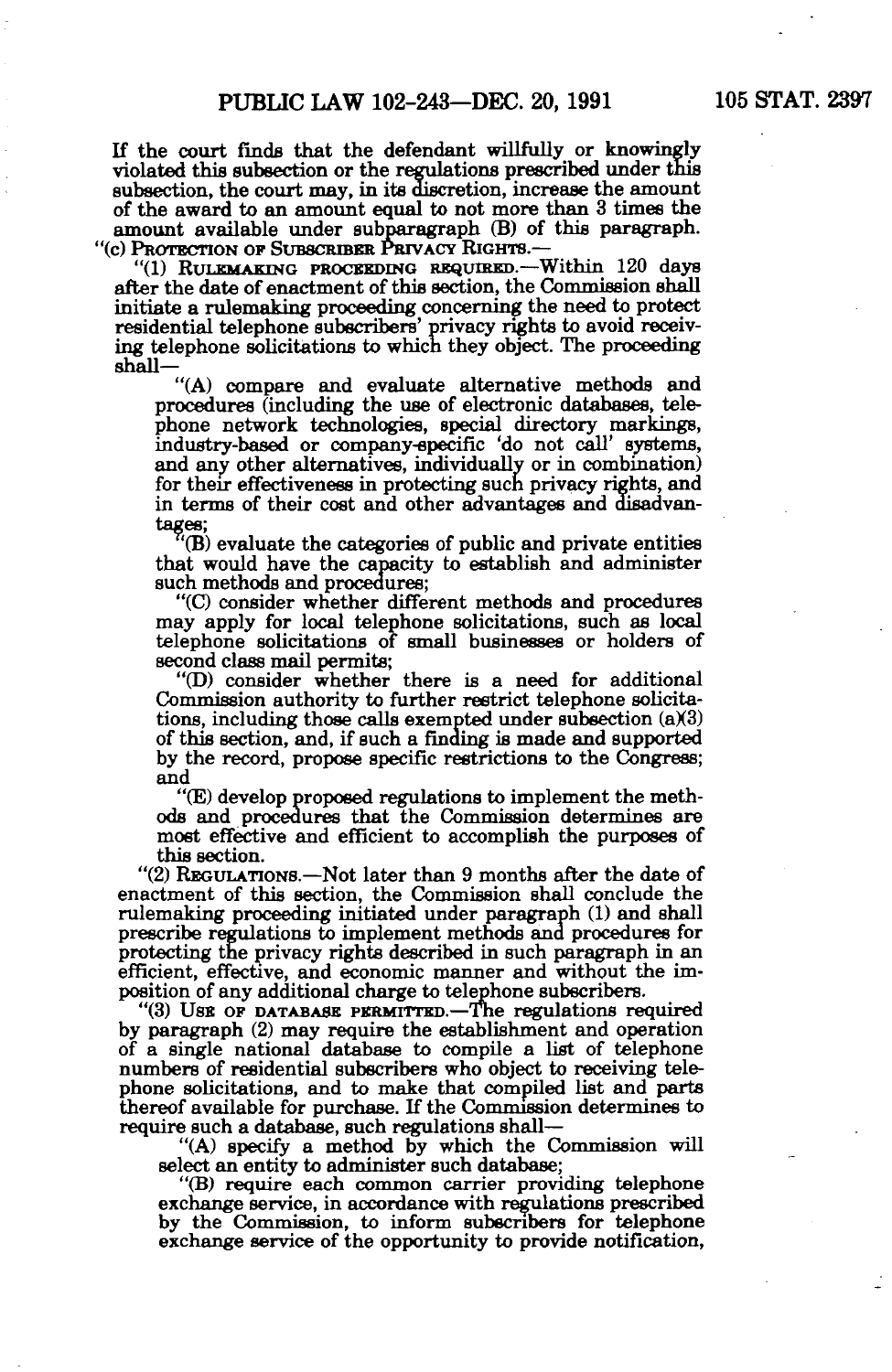in accordance with regulations established under this paragraph, that such subscriber objects to receiving telephone solicitations;

"(C) specify the methods by which each telephone subscriber shall be informed, by the common carrier that provides local exchange service to that subscriber, of (i) the subscriber's right to give or revoke a notification of an objection under subparagraph (A), and (ii) the methods by which such right may be exercised by the subscriber,

"(D) specify the methods by which such objections shall be collected and added to the database;

"(E) prohibit any residential subscriber from being charged for giving or revoking such notification or for being included in a database compiled under this section;

"(F) prohibit any person from making or transmitting a telephone solicitation to the telephone number of any subscriber included in such database;

"(G) specify (i) the methods by which any person desiring to make or transmit telephone solicitations will obtain access to the database, by area code or local exchange prefix, as required to avoid calling the telephone numbers of subscribers included in such database; and (ii) the costs to be recovered from such persons;

"(H) specify the methods for recovering, from persons accessing such database, the costs involved in identifying, collecting, updating, disseminating, and selling, and other activities relating to, the operations of the database that are incurred by the entities carrying out those activities;

"(I) specify the frequency with which such database will be updated and specify the method by which such updating will take effect for purposes of compliance with the regulations prescribed under this subsection;

"(J) be designed to enable States to use the database mechanism selected by the Commission for purposes of administering or enforcing State law;

"(K) prohibit the use of such database for any purpose other than compliance with the requirements of this section and any such State law and specify methods for protection of the privacy rights of persons whose numbers are included in such database; and

"(L) require each common carrier providing services to any person for the purpose of making telephone solicitations to notify such person of the requirements of this section and the regulations thereunder.

"(4) **CONSIDERATIONS REQUIRED FOR USE OF DATABASE** METHOD.-If the Commission determines to require the database mechanism described in paragraph (3), the Commission shall-

"(A) in developing procedures for gaining access to the database, consider the different needs of telemarketers conducting business on a national, regional, State, or local level;

"(B) develop a fee schedule or price structure for recoup- ing the cost of such database that recognizes such differences and-

"(i) reflect the relative costs of providing a national, regional, State, or local list of phone numbers of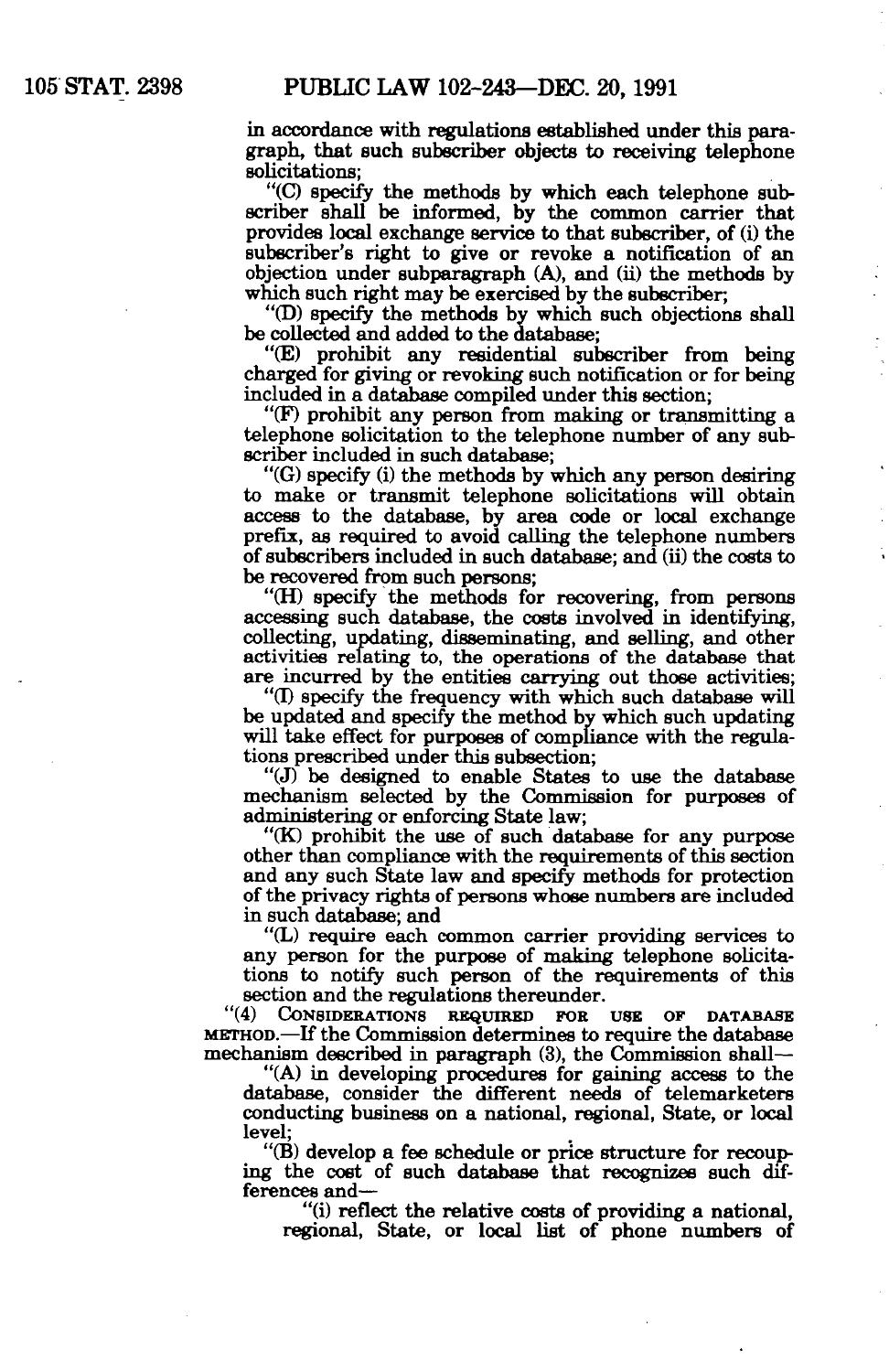subscribers who object to receiving telephone solicitations;

"(ii) reflect the relative costs of providing such lists on paper or electronic media; and

(iii) not place an unreasonable financial burden on small businesses; and

"(C) consider (i) whether the needs of telemarketers operating on a local basis could be met through special markings of area white pages directories, and (ii) if such directories are needed as an adjunct to database lists prepared by area code and local exchange prefix.

"(5) PRIVATE RIGHT OF ACTION.-A person who has received more than one telephone call within any 12-month period by or on behalf of the same entity in violation of the regulations prescribed under this subsection may, if otherwise permitted by the laws or rules of court of a State bring in an appropriate court of that State-

"(A) an action based on a violation of the regulations prescribed under this subsection to enjoin such violation,

"(B) an action to recover for actual monetary loss from such a violation, or to receive up to \$500 in damages for each such violation, whichever is greater, or

"(C) both such actions.

It shall be an affirmative defense in any action brought under this paragraph that the defendant has established and implemented, with due care, reasonable practices and procedures to effectively prevent telephone solicitations in violation of the regulations prescribed under this subsection. If the court finds that the defendant willfully or knowingly violated the regulations prescribed under this subsection, the court may, in its discretion, increase the amount of the award to an amount equal to not more than 3 times the amount available under subparagraph (B) of this paragraph.

 $\cdot$  (6) RELATION TO SUBSECTION (B).—The provisions of this subsection shall not be construed to permit a communication prohibited by subsection (b).

"(d) Technical and Procedural Standards.-

 $(1)$  ProHIBITION.—It shall be unlawful for any person within the United States-

"(A) to initiate any communication using a telephone facsimile machine, or to make any telephone call using any automatic telephone dialing system, that does not comply with the technical and procedural standards prescribed under this subsection, or to use any telephone facsimile machine or automatic telephone dialing system in a manner that does not comply with such standards; or

"(B) to use a computer or other electronic device to send any message via a telephone facsimile machine unless such person clearly marks, in a margin at the top or bottom of each transmitted page of the message or on the first page of the transmission, the date and time it is sent and an identification of the business, other entity, or individual sending the message and the telephone number of the sending machine or of such business, other entity, or individual.

"(2) TELEPHONE FACSIMILE MACHINES.-The Commission shall revise the regulations setting technical and procedural standRegulations.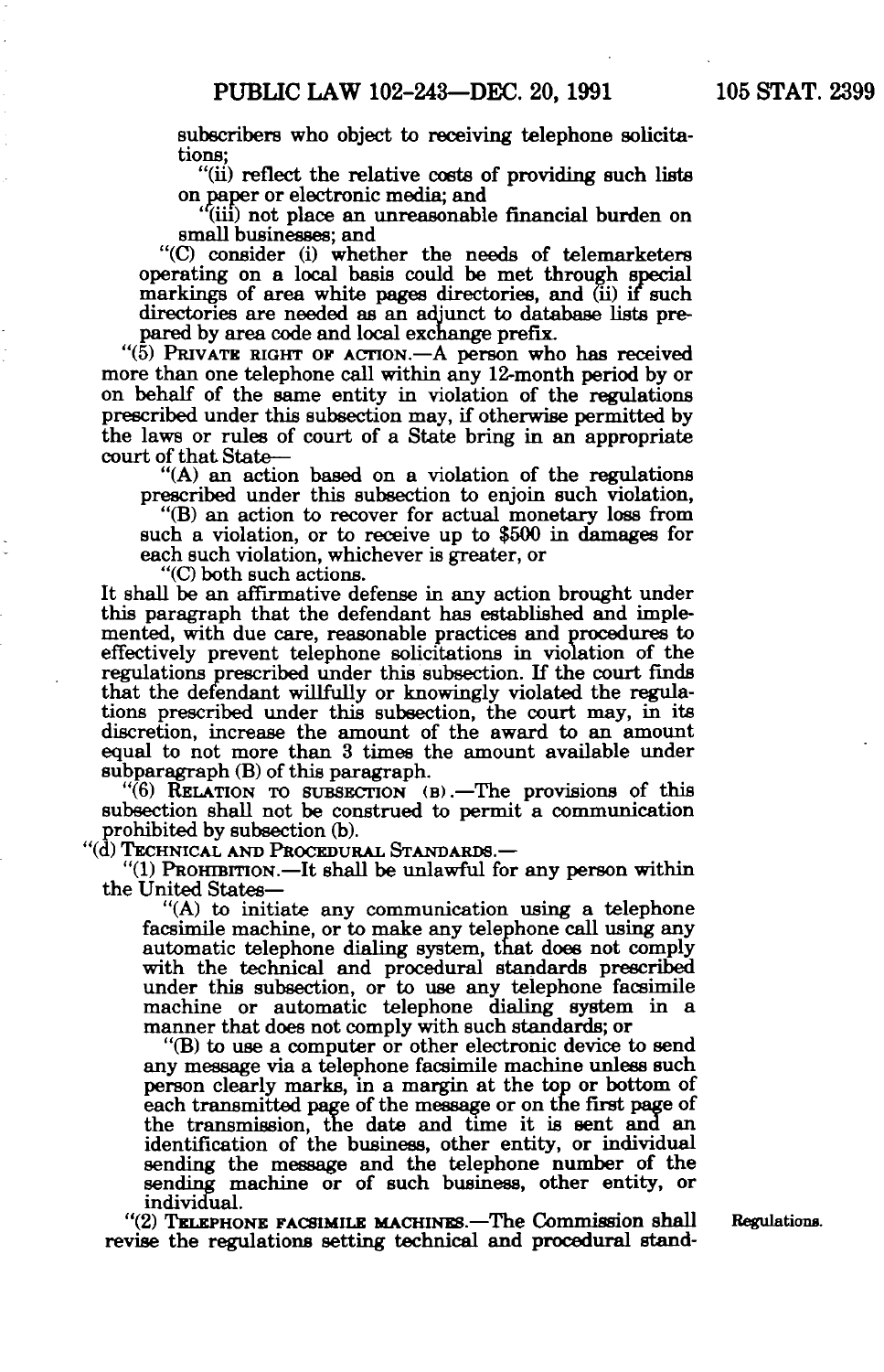ards for telephone facsimile machines to require that any such machine which is manufactured after one year after the date of enactment of this section clearly marks, in a margin at the top or bottom of each transmitted page or on the first page of each transmission, the date and time sent, an identification of the business, other entity, or individual sending the message, and the telephone number of the sending machine or of such business, other entity, or individual.

"(3) ARTIFICIAL OR PRERECORDED VOICE SYSTEMS.—The Commission shall prescribe technical and procedural standards for systems that are used to transmit any artificial or prerecorded voice message via telephone. Such standards shall require that-

"(A) all artificial or prerecorded telephone messages (i) shall, at the beginning of the message, state clearly the identity of the business, individual, or other entity initiating the call, and (ii) shall, during or after the message, state clearly the telephone number or address of such business, other entity, or individual; and

"(B) any such system will automatically release the called party's line within 5 seconds of the time notification is transmitted to the system that the called party has hung up, to allow the called party's line to be used to make or receive other calls.

**"(e)** EFFEcr ON STATE LAW.-

"(1) STATE LAW NOT **PREEMPTED.-Except** for the standards prescribed under subsection (d) and subject to paragraph (2) of this subsection, nothing in this section or in the regulations prescribed under this section shall preempt any State law that imposes more restrictive intrastate requirements or regulations on, or which prohibits-

"(A) the use of telephone facsimile machines or other electronic devices to send unsolicited advertisements;

"(B) the use of automatic telephone dialing systems;

"(C) the use of artificial or prerecorded voice messages; or

"(D) the making of telephone solicitations.

"(2) STATE USE OF DATABASES.—If, pursuant to subsection  $(c)(3)$ , the Commission requires the establishment of a single national database of telephone numbers of subscribers who object to receiving telephone solicitations, a State or local authority may not, in its regulation of telephone solicitations, require the use of any database, list, or listing system that does not include the part of such single national datebase that relates to such State. "(f) AcrIONs BY STATES.-

"(1) AUTHORITY OF STATES.-Whenever the attorney general of a State, or an official or agency designated by a State, has reason to believe that any person has engaged or is engaging in a pattern or practice of telephone calls or other transmissions to residents of that State in violation of this section or the regulations prescribed under this section, the State may bring a civil action on behalf of its residents to enjoin such calls, an action to recover for actual monetary loss or receive \$500 in damages for each violation, or both such actions. If the court finds the defendant willfully or knowingly violated such regulations, the court may, in its discretion, increase the amount of the award to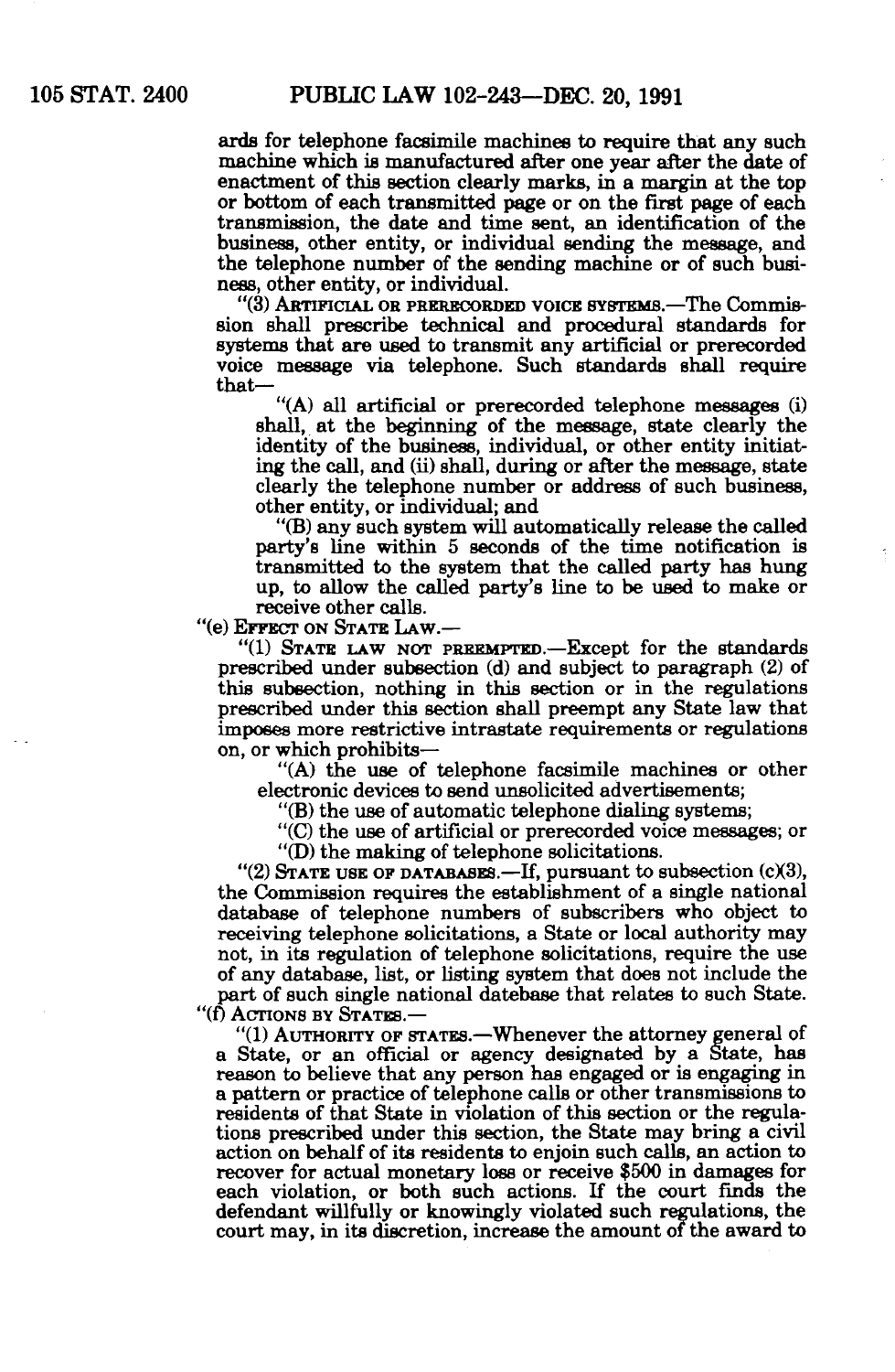an amount equal to not more than 3 times the amount available under the preceding sentence.

"(2) **EXCLUSIVE JURISDICTION OF FEDERAL COURTS.**—The district courts of the United States, the United States courts of any territory, and the District Court of the United States for the District of Columbia shall have exclusive jurisdiction over all civil actions brought under this subsection. Upon proper application, such courts shall also have jurisdiction to issue writs of mandamus, or orders affording like relief, commanding the defendant to comply with the provisions of this section or regulations prescribed under this section, including the requirement that the defendant take such action as is necessary to remove the danger of such violation. Upon a proper showing, a permanent or temporary injunction or restraining order shall be granted without bond.

'(3) RIGHTs OF COMMIssION.-The State shall serve prior written notice of any such civil action upon the Commission and provide the Commission with a copy of its complaint, except in any case where such prior notice is not feasible, in which case the State shall serve such notice immediately upon instituting such action. The Commission shall have the right (A) to intervene in the action, (B) upon so intervening, to be heard on all

matters arising therein, and (C) to file petitions for appeal. "(4) VENUE; SERVICE OF PROCESS.—Any civil action brought under this subsection in a district court of the United States may be brought in the district wherein the defendant is found or **is** an inhabitant or transacts business or wherein the violation occurred or is occurring, and process in such cases may be served in any district in which the defendant is an inhabitant or

where the defendant may be found.<br>"(5) INVESTIGATORY POWERS.—For purposes of bringing any civil action under this subsection, nothing in this section shall<br>prevent the attorney general of a State, or an official or agency designated by a State, from exercising the powers conferred on the attorney general or such official by the laws of such State to conduct investigations or to administer oaths or affirmations or to compel the attendance of witnesses or the production of documentary and other evidence.

<sup>'(6)</sup> EFFECT ON STATE COURT PROCEEDINGS.-Nothing contained in this subsection shall be construed to prohibit an authorized State official from proceeding in State court on the basis of an alleged violation of any general civil or criminal statute of such State.

"(7) LIMTATION.-Whenever the Commission has instituted a civil action for violation of regulations prescribed under this section, no State may, during the pendency of such action instituted by the Commission, subsequently institute a civil action against any defendant named in the Commission's complaint for any violation as alleged in the Commission's complaint.

"(8) DFINmrION.-As used in this subsection, the term 'attorney general' means the chief legal officer of a State.".

(b) CONFORMING AMENDMENT.<sup>-Section 2(b)</sup> of the Communications Act of 1934 (47 U.S.C. 152(b)) is amended by striking "Except as sions" and inserting "Except as provided in sections 223 through 227, inclusive, and subject to the provisions".